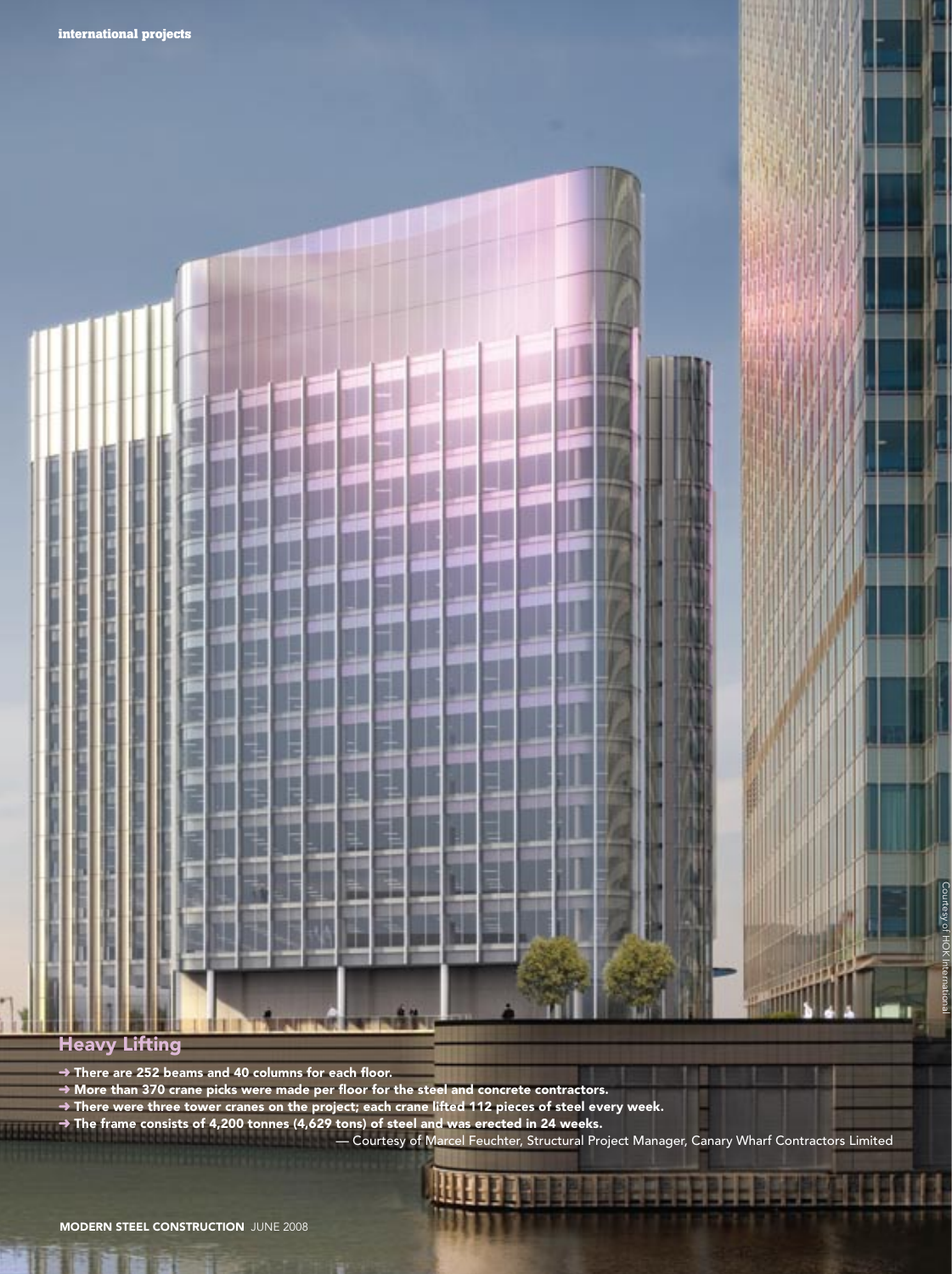CWCL

### member design in a London office building. Under-floor building services drive floor Beneath

## By James Casson What Lies

#### Canary Wharf, for some time, has been a leading epicenter of **OFFICE HIGH-RISE CONSTRUCTION.** And a new development in the area continues this trend.

**CANARY W<br>
OFFICE HIG**<br>
this trend.<br>
BP2, a ne<br>
Canary Whai<br>
in an area cal<br>
bank, securiti BP2, a new 15-story office building, is nearing completion on the northern edge of Canary Wharf over the former West India Import Dock. It is on the second of four plots in an area called Blackwall Place. The building will be the future home of an investment bank, securities trading, and brokerage firm.

There are considerable structural challenges associated with the project, which stands on an irregularly shaped site of approximately 4,690 sq. m (50,482 sq. ft). It is being built partially over a 1990s parking ramp and partially over water, with the podium access shared with an adjacent site.

The development will comprise a total internal area of approximately  $36,450 \text{ m}^2$ (392,344 sq. ft), including two roof plant areas, a double-height reception area, and ancillary areas at ground level. Twelve office floors provide a total net internal area of approximately 29,150 m<sup>2</sup> (313,767 sq. ft).

#### Foundations

The pile foundations for BP2 were constructed in three separate stages. The first stage was built during the construction of Churchill Place car park (1989), located beneath the southern end of the plot. The second stage was installed across the northern end of the site during construction of the One Churchill Place car park and loading bay ramp (2002). The third stage took place during 2006, when a single 1,500-mm-diameter (4.9-ft) pile was constructed to allow the proposed new BP2 footprint to be fully supported without overloading of the existing piles.

#### Superstructure

The steel frame for the BP2 project springs from the reinforced concrete foundation at the ground-floor level.

"The column locations for the building vary from being on a uniform grid at the southern end of the building to a seemingly random arrangement elsewhere," states Graham Pocock, Senior Structural Engineer, WSP. "Essentially, columns had to be



Opposite and above: The building's cladding panels will be top hung and fixed off of channel inserts into the concrete floor slab.

Top, left: BP2's frame consists of 4,200 tonnes (4,629 tons) of structural steel.

Top, right: The building, offering views of the Millenium Dome, is part of the Canary Wharf development.